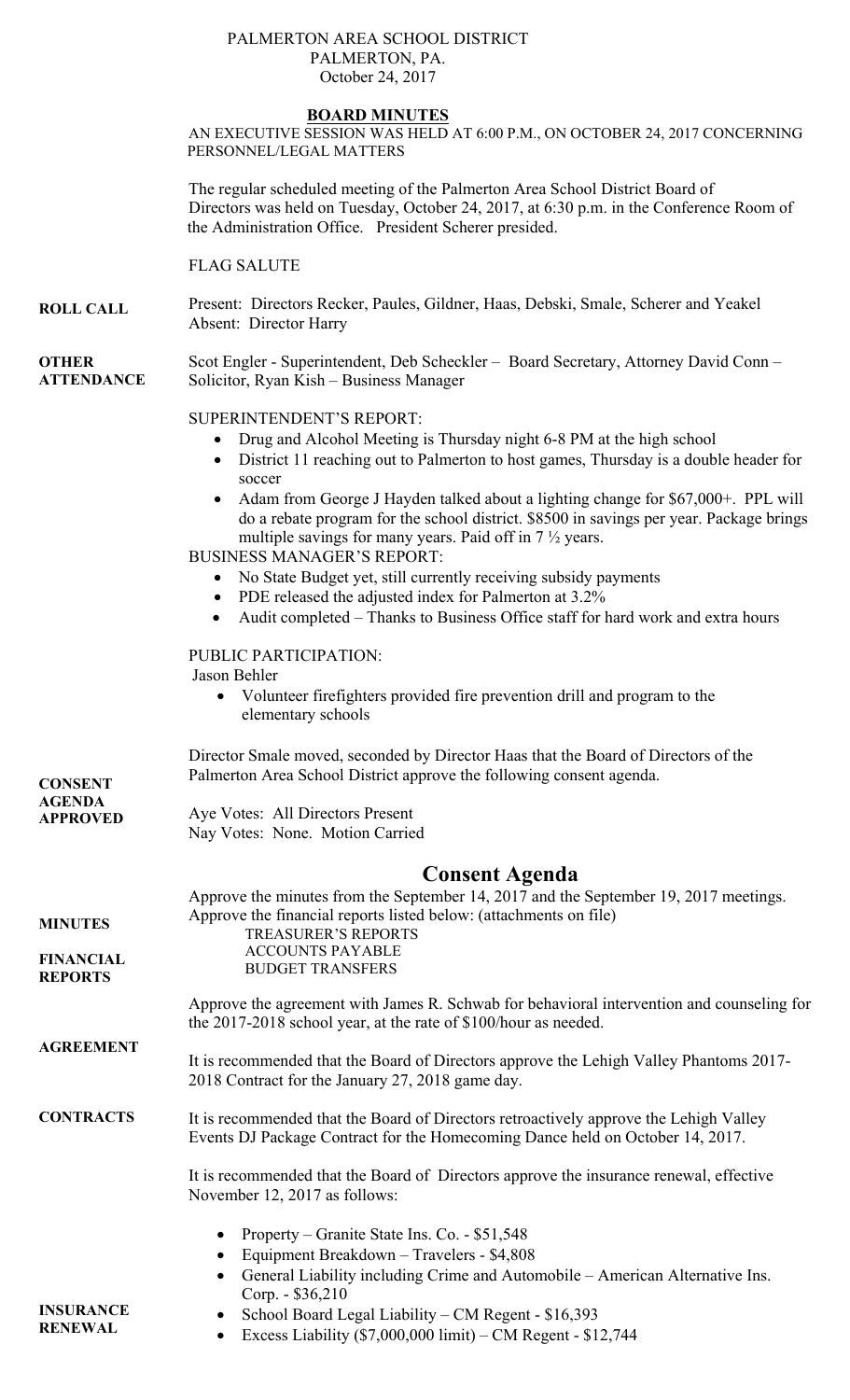|                                                                                                                                                                                    |                                                                                                                                                                                                                                                             | Cyber Liability – NAS, Lloyd's - $$7,005.36$                                                                                                                                                                                                                                  |                                                                                                                                                                                                                                                                                                    |  |  |
|------------------------------------------------------------------------------------------------------------------------------------------------------------------------------------|-------------------------------------------------------------------------------------------------------------------------------------------------------------------------------------------------------------------------------------------------------------|-------------------------------------------------------------------------------------------------------------------------------------------------------------------------------------------------------------------------------------------------------------------------------|----------------------------------------------------------------------------------------------------------------------------------------------------------------------------------------------------------------------------------------------------------------------------------------------------|--|--|
| <b>CHANGE ORDERS</b>                                                                                                                                                               | Recommendation to approve Change Order Number 001, CMG of Easton, Inc<br>Project #1043615.008. The contract sum will be increased by this change order in the<br>amount of \$48,000, and the new contract sum including this change order will be \$92,975. |                                                                                                                                                                                                                                                                               |                                                                                                                                                                                                                                                                                                    |  |  |
|                                                                                                                                                                                    | Recommendation to approve Change Order Number 003, Penn Builders, Inc Project<br>#1043615.004. The contract sum will increase by this change order in the amount of<br>\$99,517.07.                                                                         |                                                                                                                                                                                                                                                                               |                                                                                                                                                                                                                                                                                                    |  |  |
|                                                                                                                                                                                    | \$5,088.11.                                                                                                                                                                                                                                                 |                                                                                                                                                                                                                                                                               | Recommendation to approve Change Order Number 004, Penn Builders, Inc Project<br>#1043615.004. The contract sum will increase by this change order in the amount of                                                                                                                                |  |  |
|                                                                                                                                                                                    | Approve the attached tuition reimbursement.                                                                                                                                                                                                                 |                                                                                                                                                                                                                                                                               |                                                                                                                                                                                                                                                                                                    |  |  |
| Accept the resignation of Bobbi Beckley Yeager from the position of elementary Sixth Sense<br><b>TUITION RE-</b><br>Advisor, effectively September 28, 2017.<br><b>IMBURSEMENT</b> |                                                                                                                                                                                                                                                             |                                                                                                                                                                                                                                                                               |                                                                                                                                                                                                                                                                                                    |  |  |
| <b>RESIGNATIONS</b>                                                                                                                                                                | Accept the resignation of Kaitlyn Bartholomew from the position of elementary Sixth Sense<br>Advisor, effectively October 1, 2017.                                                                                                                          |                                                                                                                                                                                                                                                                               |                                                                                                                                                                                                                                                                                                    |  |  |
|                                                                                                                                                                                    | Approve the movement of Casey Rinfret from Assistant Girls' Basketball Coach to<br>Volunteer Girls' Basketball Coach.                                                                                                                                       |                                                                                                                                                                                                                                                                               |                                                                                                                                                                                                                                                                                                    |  |  |
|                                                                                                                                                                                    | Approve the following Co-curricular positions for the 2017-2018 school year:                                                                                                                                                                                |                                                                                                                                                                                                                                                                               |                                                                                                                                                                                                                                                                                                    |  |  |
| <b>CO-CURRICULAR</b><br><b>POSITIONS</b>                                                                                                                                           | Natalie Madera<br><b>Brandyn Miller</b><br>Dillon Massington<br>Brian Stevko<br>Jeremy Coleman<br>Tony Thomas<br>Jonathon Smith-Rivera<br>Lauren Michalik<br>Mark Quinn                                                                                     | <b>HS Chorus</b><br><b>Assistant Stage Crew Advisor</b><br>1/2 Asst. Wrestling Coach<br>Asst Boys' Basketball Coach<br>Asst Boys' Basketball Coach<br>Asst Boys' Basketball Coach<br>Asst Boys' Basketball Coach<br>Volunteer Girls' Basketball<br>Volunteer Boys' Basketball | Stipend pending contract negotiations<br>Stipend pending contract negotiations<br>Stipend pending contract negotiations<br>Stipend pending contract negotiations<br>Stipend pending contract negotiations<br>Stipend pending contract negotiations<br>\$1,000.00 Stipend<br>Volunteer<br>Volunteer |  |  |
|                                                                                                                                                                                    | negotiations.                                                                                                                                                                                                                                               | Coaches to assistant Girls Assistant Basketball Coaches, stipend pending contract                                                                                                                                                                                             | Approve the movement of Dan Beck and Brian Morgan from Volunteer Girls' Basketball                                                                                                                                                                                                                 |  |  |
|                                                                                                                                                                                    | Approve Mary Hyson as a K-12 Library substitute teacher.                                                                                                                                                                                                    |                                                                                                                                                                                                                                                                               |                                                                                                                                                                                                                                                                                                    |  |  |
| <b>SUBSTITUTE</b>                                                                                                                                                                  | Approve Lisa Solt and Kelly Connelly as PAMPA volunteer chaperones.                                                                                                                                                                                         |                                                                                                                                                                                                                                                                               |                                                                                                                                                                                                                                                                                                    |  |  |
| <b>VOLUNTEERS</b>                                                                                                                                                                  | Approve Heather Vogel and Sharon George as Cafeteria Substitutes at a rate of \$7.25,<br>effective October 25, 2017                                                                                                                                         |                                                                                                                                                                                                                                                                               |                                                                                                                                                                                                                                                                                                    |  |  |
| <b>SUBSTITUTES</b>                                                                                                                                                                 | Approve the following Guest Teachers, effective October 25, 2017:<br>Angela Balch                                                                                                                                                                           |                                                                                                                                                                                                                                                                               |                                                                                                                                                                                                                                                                                                    |  |  |
| <b>GUEST</b><br><b>TEACHERS</b>                                                                                                                                                    | Therese Hanna<br>٠<br>Scott McKinney<br>Michele O'Neill<br>$\bullet$                                                                                                                                                                                        |                                                                                                                                                                                                                                                                               |                                                                                                                                                                                                                                                                                                    |  |  |
| <b>LONG-TERM</b>                                                                                                                                                                   | \$43,982, effective October 25, 2017                                                                                                                                                                                                                        |                                                                                                                                                                                                                                                                               | Approve Megan Gower as a Long term substitute at the Junior High at a prorated salary of                                                                                                                                                                                                           |  |  |
| <b>SUBS</b>                                                                                                                                                                        | \$43,982, effective October 25, 2017                                                                                                                                                                                                                        |                                                                                                                                                                                                                                                                               | Approve Angela Schwartz as a Long term substitute at S.S. Palmer at a prorated salary of                                                                                                                                                                                                           |  |  |
|                                                                                                                                                                                    | (prorated), effective October 25, 2017.                                                                                                                                                                                                                     | Approve Cheryl Hummer as a HS Learning Support Teacher, at a salary of \$49,683                                                                                                                                                                                               |                                                                                                                                                                                                                                                                                                    |  |  |
| <b>LS TEACHER</b>                                                                                                                                                                  | Approve the following teachers to teach in the After-School program, at a rate of \$30/hour<br>as per the PAEA contract.                                                                                                                                    |                                                                                                                                                                                                                                                                               |                                                                                                                                                                                                                                                                                                    |  |  |

October 24, 2017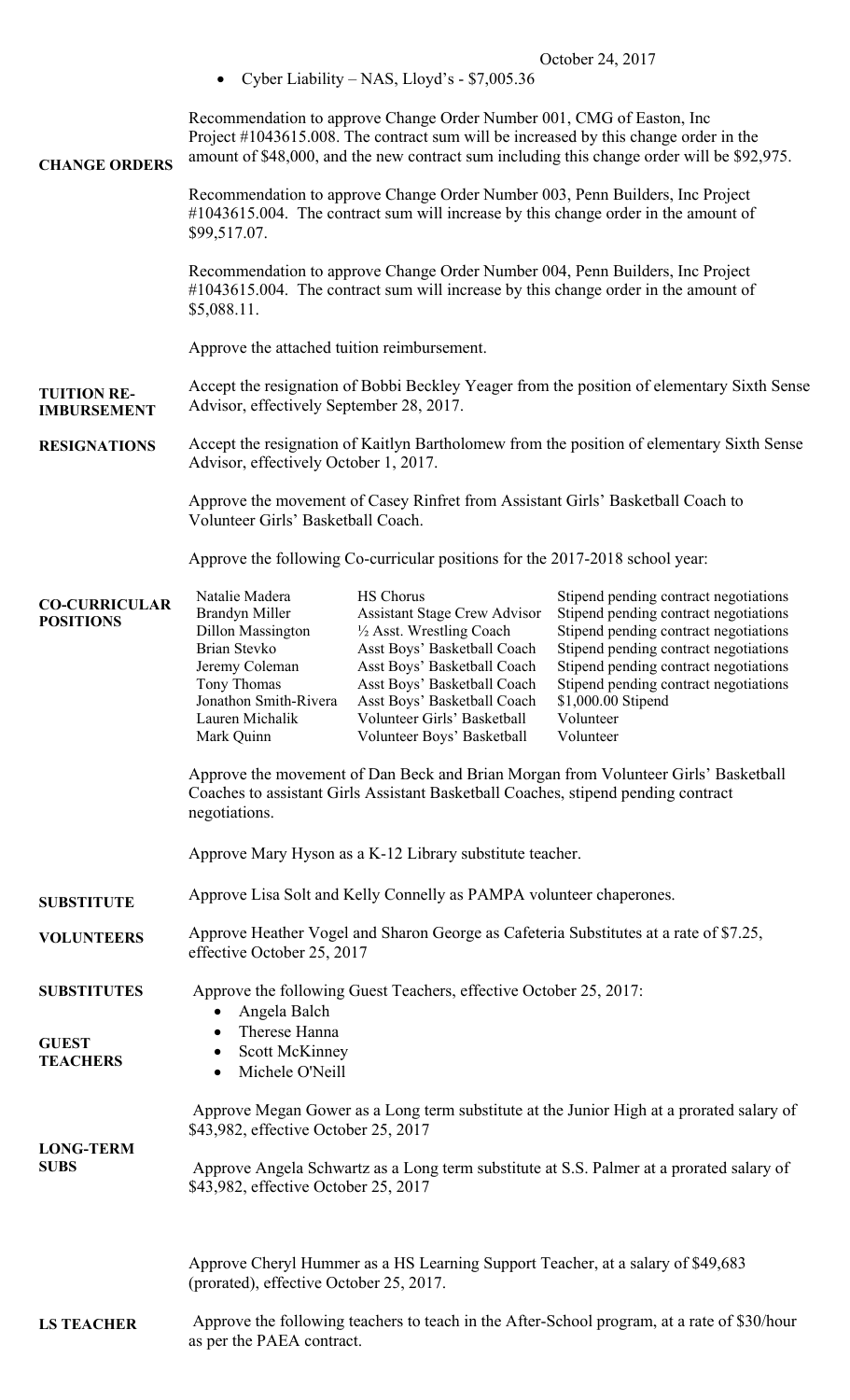|                                            | October 24, 2017                                                                                                                                                                                                                       |  |  |  |
|--------------------------------------------|----------------------------------------------------------------------------------------------------------------------------------------------------------------------------------------------------------------------------------------|--|--|--|
| <b>AFTER SCHOOL</b><br><b>PROGRAM</b>      | Pam Andrews<br>Jodi Kocher<br>Kathryn McKeon<br>٠<br><b>Stacey Olewine</b><br>٠                                                                                                                                                        |  |  |  |
|                                            | Lynn Sutton<br>٠                                                                                                                                                                                                                       |  |  |  |
|                                            | <b>Brittany Zeky</b><br>$\bullet$                                                                                                                                                                                                      |  |  |  |
|                                            | William Zeky<br>٠                                                                                                                                                                                                                      |  |  |  |
|                                            | Marcy Zelinsky<br>$\bullet$                                                                                                                                                                                                            |  |  |  |
|                                            | Jacob Zurn                                                                                                                                                                                                                             |  |  |  |
|                                            | Kaitlyn Bartholomew<br>$\bullet$                                                                                                                                                                                                       |  |  |  |
|                                            | Shanna O'Gurek                                                                                                                                                                                                                         |  |  |  |
|                                            | Approve the attached affiliation agreement with East Stroudsburg University.                                                                                                                                                           |  |  |  |
| <b>AGREEMENT</b>                           | Approve Greg Smale as a PT Custodian at the hourly rate of \$13.03 per hour as per PAESP<br>contract, effective October 25, 2017.                                                                                                      |  |  |  |
| PT CUSTODIAN                               | Approve the FBLA field trip to Kalahari Resort, Pocono Manor, PA, from November 5, 2017<br>through November 6, 2017 for the State Leadership Conference.                                                                               |  |  |  |
| <b>FIELD TRIPS</b>                         | Approve the Drama Club Field Trip to Gershwin Theater in New York City on April 18, 2018<br>see "Wicked the Musical".                                                                                                                  |  |  |  |
|                                            | Approve the field trip request from Jose Elvir for the Palmerton Area High School<br>International Travelers Club to visit Ireland and Britain in the summer of 2019, expenses<br>will be the responsibility of the club and students. |  |  |  |
|                                            | Approve a sign language club in the High School with Marsha Beers as the volunteer advisor.                                                                                                                                            |  |  |  |
|                                            | Accept the first readings of the following policies:                                                                                                                                                                                   |  |  |  |
| <b>SIGN LANGUSGE</b>                       | #204 Student Attendance                                                                                                                                                                                                                |  |  |  |
| <b>CLUB</b>                                | #251 Homeless Students                                                                                                                                                                                                                 |  |  |  |
|                                            | #353 Employee Assistance Program                                                                                                                                                                                                       |  |  |  |
| <b>FIRST READING</b><br><b>OF POLICIES</b> | Approve Slammin Jamz Entertainment as the DJ for the Junior High Halloween Dance on<br>October 20, 2017.                                                                                                                               |  |  |  |
| <b>DJ</b>                                  | <b>End of Consent Agenda</b>                                                                                                                                                                                                           |  |  |  |
|                                            |                                                                                                                                                                                                                                        |  |  |  |
|                                            | Director Gildner moved, seconded by Director Debski for the Board of Directors of the<br>Palmerton Area School District to deny PAEA Grievance #2017-18-01.                                                                            |  |  |  |
| <b>DENIED</b><br><b>GRIEVANCE</b>          | Aye Votes: All Directors Present<br>Nay Votes: None. Motion Carried                                                                                                                                                                    |  |  |  |
|                                            | Director Smale moved, seconded by Director Debski for the Board of Directors of Palmerton<br>Area School District to remove the motion to approve the baseball coaches off the table.                                                  |  |  |  |

| <b>REMOVE</b>       |  | Aye Votes: All Directors Present |
|---------------------|--|----------------------------------|
| <b>BASEBALL</b>     |  | Nay Votes: None. Motion Carried  |
| <b>COACHES FROM</b> |  |                                  |
| TABLE               |  |                                  |

Director Smale moved, seconded by Director Gildner for the Board of Directors of Palmerton Area School District to approve Brian Taschler as the Head Baseball Coach, stipend pending contract negotiations.

| <b>BASEBALL</b><br><b>COACHES</b> | Aye Votes: All Directors Present |
|-----------------------------------|----------------------------------|
| <b>APPROVED</b>                   | Nay Votes: None. Motion Carried  |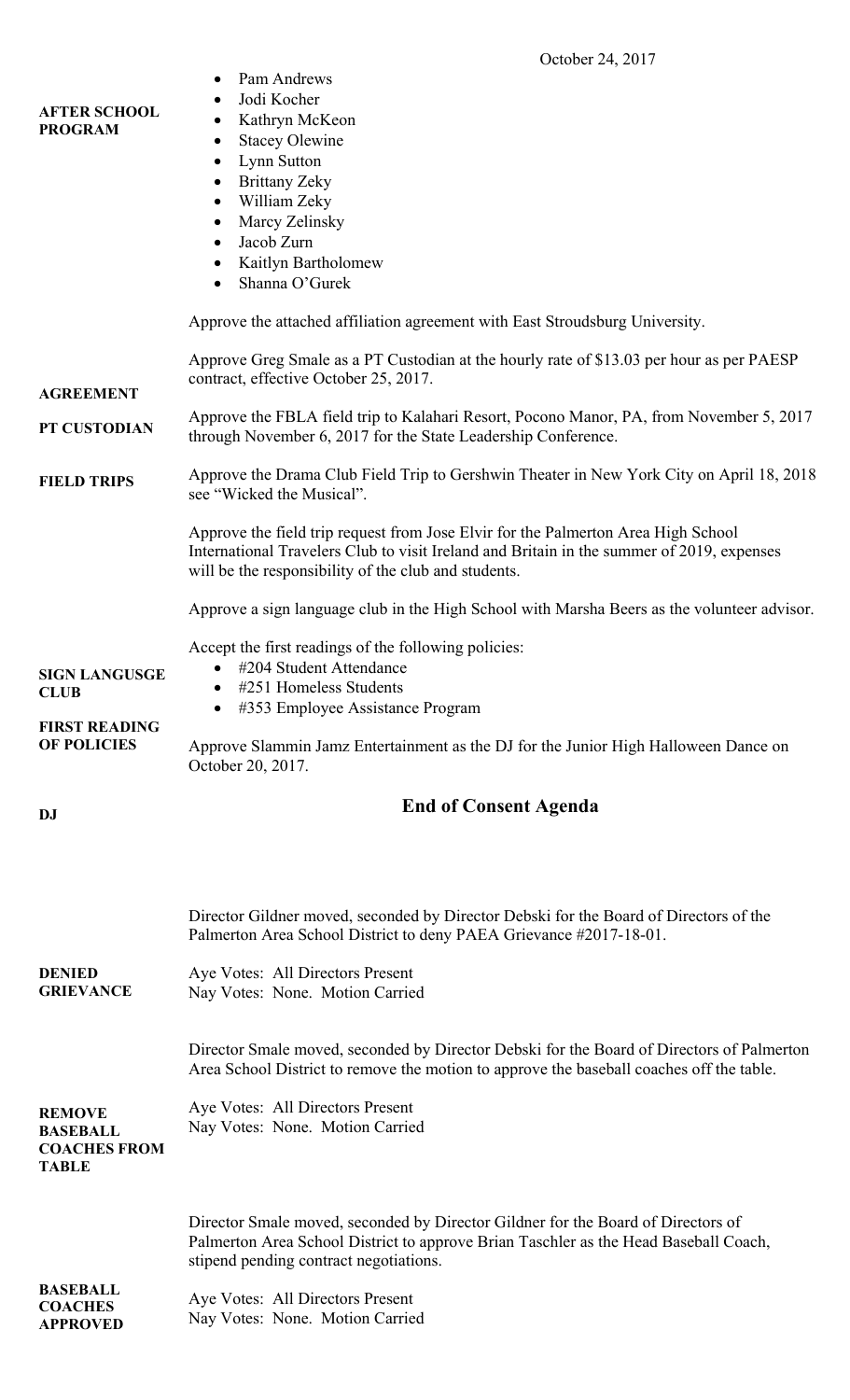# October 24, 2017

Director Haas moved, seconded by Director Smale for the Board of Directors of Palmerton Area School District to approve Justin Petersen as an Assistant Baseball Coach, stipend pending contract negotiations.

Aye Votes: All Directors Present Nay Votes: None. Motion Carried

Director Haas moved, seconded by Director Scherer for the Board of Directors of Palmerton Area School District to approve Kelly Bollinger as an Assistant Baseball Coach, stipend pending contract negotiations.

Aye Votes: Directors Debski, Recker, Yeakel, Haas, and Scherer. Nay Votes: Directors Gildner, Smale, and Paules. Motion Carried

INFORMATIONAL ITEMS: (attachments on file)

- Enrollment, September 30, 2017
- PSBA Insurance Trust
- LCCC Board Meeting Minutes , September 7, 2017
- LCCC President's Desk Newsletter, October 2017
- Board Summary

PUBLIC PARTICIPATION:

Kenneth Sutton

• Questions about negotiations

Barry Scherer read a statement about the negotiations with the terms offered by the Board. Rejected by the Team of teachers negotiators.

William Zeky

- Updates about activities in the schools
- 481 days without a contract

Kathy Fallow

- Showed charts of the Keystone exam scores and SAT and ACT scores from Palmerton High School
- Spoke in support of Principal Husar as the High School Principal

Brandon Mazepa

Running for school board as a write in candidate in November

Jeff Henry

- Asked about computer programming instruction in the elementary school
- **Scratch.mit.edu** is the website for basic coding
- Questions about statistics for disciplinary action in the schools to track trends

Holly Sell

• Questions about the negotiations

Michele O'Neill

- PTO president
- Fun Run raised \$10,096.00

Jessyca Fredricks

- Questions about Mrs. Husar
- Questioned about Mr. Engler meeting with new Board Members

Doris Zellers

- Questioned the teachers and Tom Smelas what the sticking point is at this point
- Wants the contract settled

Brittney Zeky

• There are no computer teachers in elementary

Roberta Hantz

• Concerns about what is being said over the loudspeaker at the high school